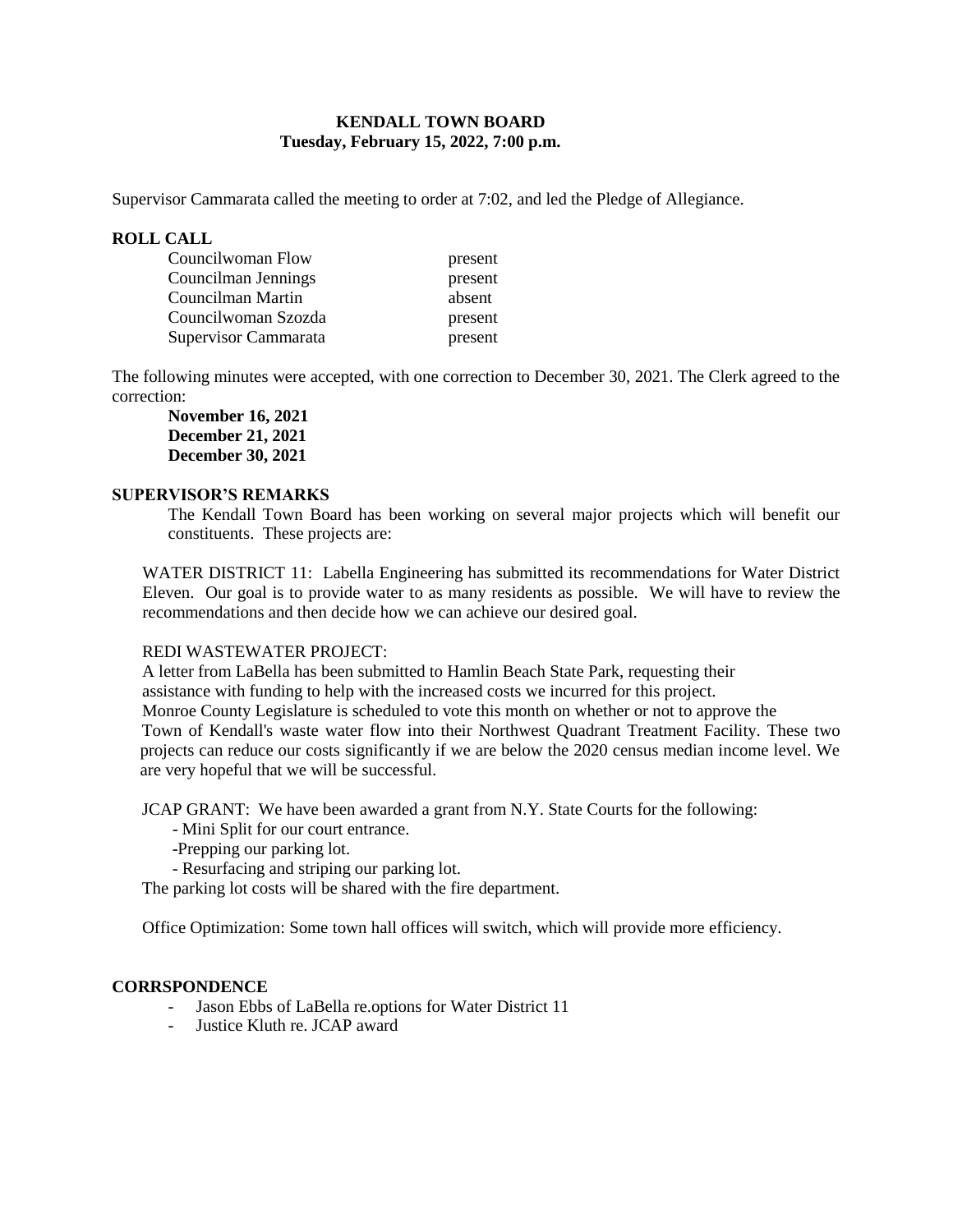#### **PUBLIC COMMENT**

Maureen Reding, 16787 Lakeland Beach Road – wants Town Board to know that the Highway Department is exceptional, and that she is grateful for the caring service it provides.

Bob MacGregor, 1909 West Kendall Road – asked about the parking lot sharing. Supervisor Cammarata explained that the grant funds will only cover the Town portion, and striping for handicap spots. The grant is through the Justice Court Fund.

Mr. MacGregor asked for a history on RESOLUTION 51. Supervisor Cammarata provided that. Mr. MacGregor also agreed with Ms. Redick that we have a good highway department.

#### **REPORTS OF COMMITTEES, BOARDS AND DEPARTMENT HEADS**

#### **Standing Committees**

 Public Safety/Emergency Services & Occupational Safety – Martin Buildings & Grounds – Martin Highway – Martin No report

Community Relations - Flow Culture & Recreation – Flow Information Services – Flow Orleans County Youth Bureau submissions are due by April 1st. Basketball is in full swing. IT help will be required with the office move.

Human Resources and Ethics – Szozda Employee Benefits – Szozda Nothing to report

Planning, Zoning & Agriculture – Jennings A use variance was discussed for Heberle Farms regarding seasonal workers' home. Zoom meetings may be utilized by the Planning Board in the future. Cottages at Troutburg have submitted a request to continue using its "green house" as a short term rental property if any new regulations are passed limiting that use.

Finance, Taxes & Special Districts – Cammarata All is in order.

#### **Boards**

Planning Board – B. Newell, Chair – no report Zoning Board – P. Bolton, Chair – no report

#### **Department Heads**

Assessor – L. Hewitt - no report Code Enforcement – P. Hennekey – no report Highway - W. Kruger – no report Historian – L. Jayne-no report Recreation – M. Werth – no report Town Clerk – A. Richardson – written report submitted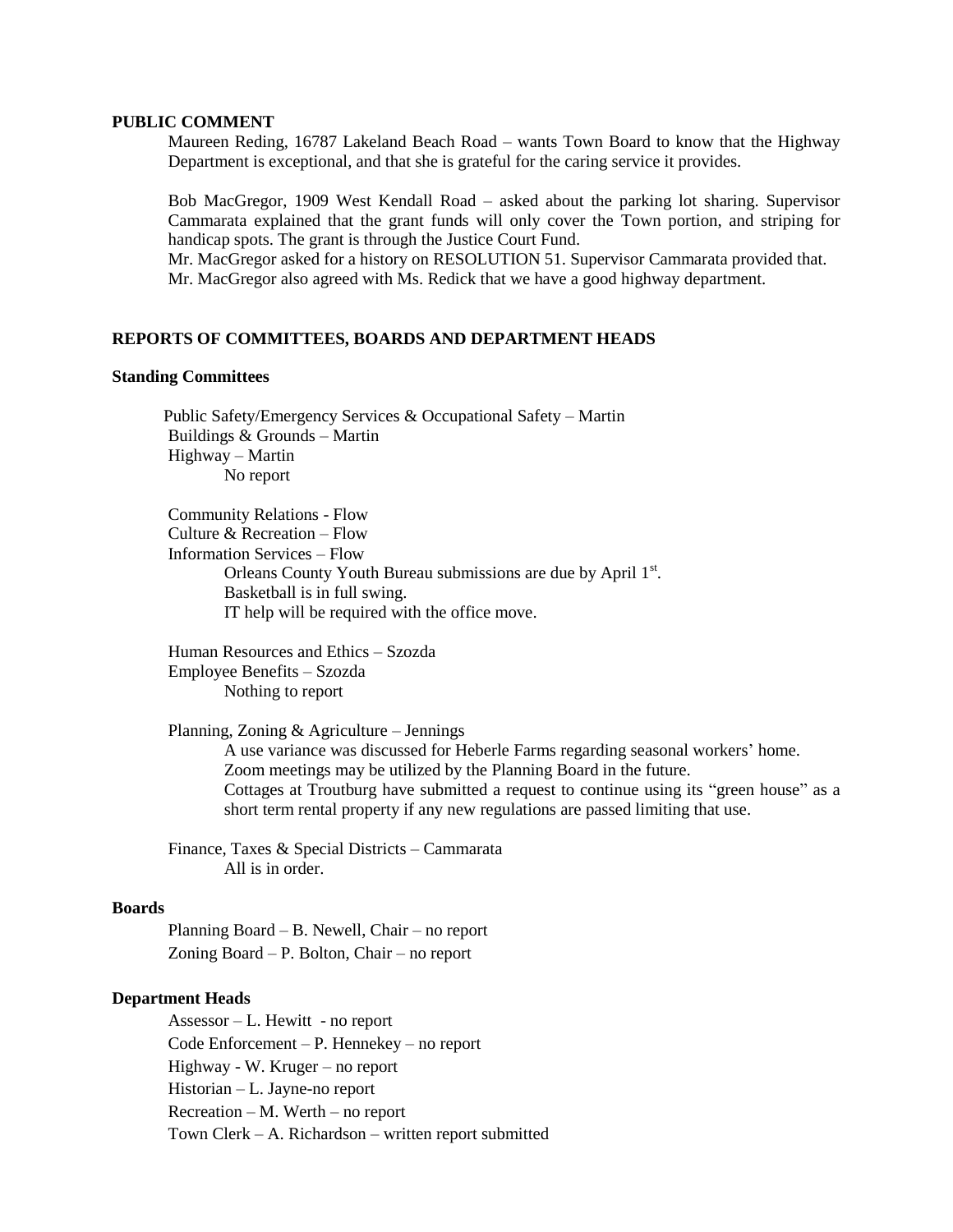Town Justice – D. Kluth – written report submitted Supervisor – A. Cammarata – written report submitted

### **RESOLUTIONS**

Councilman Jennings made the following motion, which was seconded by Councilwoman Flow:

# **RESOLUTION 47-0222 REAPPOINTING ROBERT HART TO THE BOARD OF ASSESSMENT REVIEW**

BE IT RESOLVED, that the Kendall Town Board reappoints Robert Hart to the Board of Assessment Review for a term which will expire September 30, 2026.

Supervisor Cammarata called for a vote, which resulted in all ayes, and declared the motion carried.

Councilwoman Flow made the following motion, which was seconded by Councilwoman Szozda:

# **RESOLUTION 48-0222 REAPPOINTING AMY RICHARDSON TO THE POSITION OF REGISTRAR**

BE IT RESOLVED, that the Kendall Town Board reappoints Amy Richardson to the position of Registrar for the Town of Kendall for a term which will expire December 31, 2025.

Supervisor Cammarata called for a vote, which resulted in all ayes, and declared the motion carried.

Councilwoman Szozda made the following motion, which was seconded by Councilman Jennings:

### **RESOLUTION 49-0222 BUDGET TRANSFER**

BE IT RESOLVED, to decrease General Account A1990.4, Contingent Account, by \$1,318.68, and to increase the following General Accounts:

A1910.40, Unallocated Insurance, by \$1,078.68,

A1920.40, Municipal Dues, by \$20.00, and

A1440.40, Engineer Expense, by \$220.00.

Discussion: Supervisor Cammarata said an increase in this line was budgeted for, but the increase was more than expected. Insurance costs continue to rise.

Supervisor Cammarata called for a vote, which resulted in all ayes, and declared the motion carried.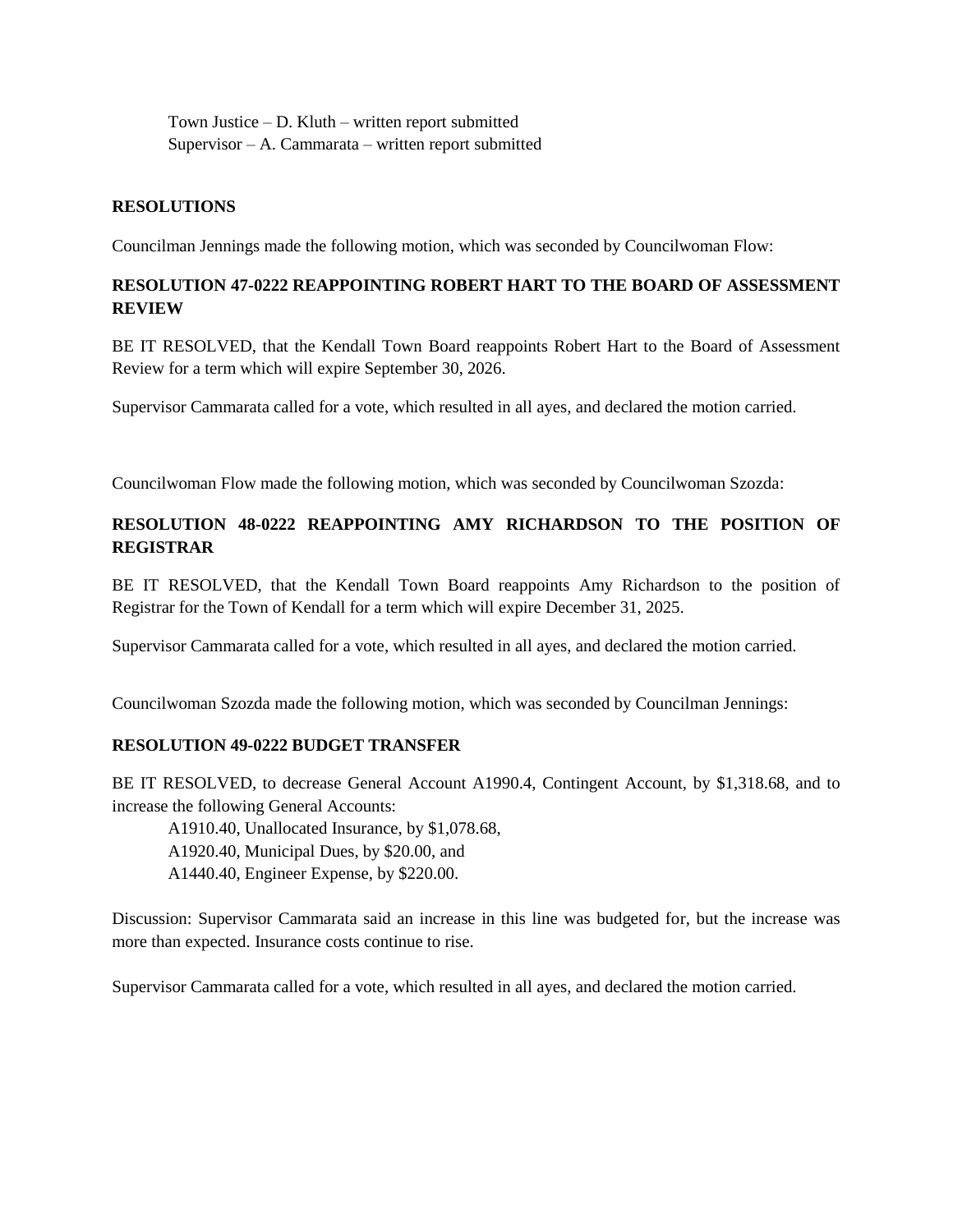Councilman Jennings made the following motion, which was seconded by Councilwoman Szozda:

### **RESOLUTION 50-0222 CANCELLING MARCH WORKSESSION**

BE IT RESOLVED, that the Town Board work session scheduled for March 1<sup>st</sup> be cancelled. Notice will be posted.

Supervisor Cammarata called for a vote, which resulted in all ayes, and declared the motion carried.

Councilwoman Flow made the following motion, which was seconded by Councilman Jennings:

## **RESOLUTION 51-0222 INTRODUCING PROPOSED LOCAL LAW 1 OF 2022 AND TO SCHEDULE A PUBLIC HEARING**

**WHEREAS,** the Town Board of the Town of Kendall, New York desires to consider adopting legislation to Amend the Town Zoning Ordinance relative to the occupancy of Camping Units outside of approved campgrounds, which law shall be known as Town of Kendall Local Law No. 1 of 2022,

**NOW, THEREFORE, BE IT RESOLVED** that proposed Local Law No. 1 of 2022 entitled "A Local Law to Amend Camping Unit Regulations in the Town of Kendall", which proposed Local Law is now in its final form as appears by a copy thereof hereto attached, is hereby introduced for adoption; and be it further

**RESOLVED** that said proposed Local Law be laid upon the desks of the members of this Town Board on this date and a copy thereof be kept on file in the office of the Town Clerk until March 15, 2022, and that a public hearing be held before this Town Board on the 15th day of March, 2022, at 7:00 p.m. at the Kendall Town Hall, 1873 Kendall Road, Kendall, New York, on the advisability of enacting said proposed Local Law; and be it further

**RESOLVED** that the Town Clerk shall cause notice of said public hearing to be published once in The Hamlin Herald at least five (5) days prior to the date of said public hearing, which notice shall contain the time and place of said hearing, the title and purpose thereof, as well as a statement that a copy of said proposed Local Law is on file in the Town Clerk's Office.

Supervisor Cammarata called for a vote, which resulted in all ayes, and declared the motion carried.

Councilwoman Szozda made a motion to accept and pay the claims, as presented on Abstract 2; all in favor:

### **PAYMENT OF CLAIMS**

| General Fund                | Abstract 2 | \$38,709.20  | Vouchers 38-64       |
|-----------------------------|------------|--------------|----------------------|
| Highway Fund                | Abstract 2 | \$61,965.07  | Vouchers 40,62,65-93 |
| <b>Light District One</b>   | Abstract 2 | \$360.90     | Voucher 53           |
| Light District Two          | Abstract 2 | \$228.39     | Voucher 53           |
| <b>Light District Three</b> | Abstract 2 | \$107.20     | Voucher 53           |
| Water District Six          | Abstract 2 | \$75.39      | Voucher 63,94,95     |
| Water District Ten          | Abstract 2 | \$110.00     | Voucher 96           |
|                             |            | \$101,556.15 |                      |